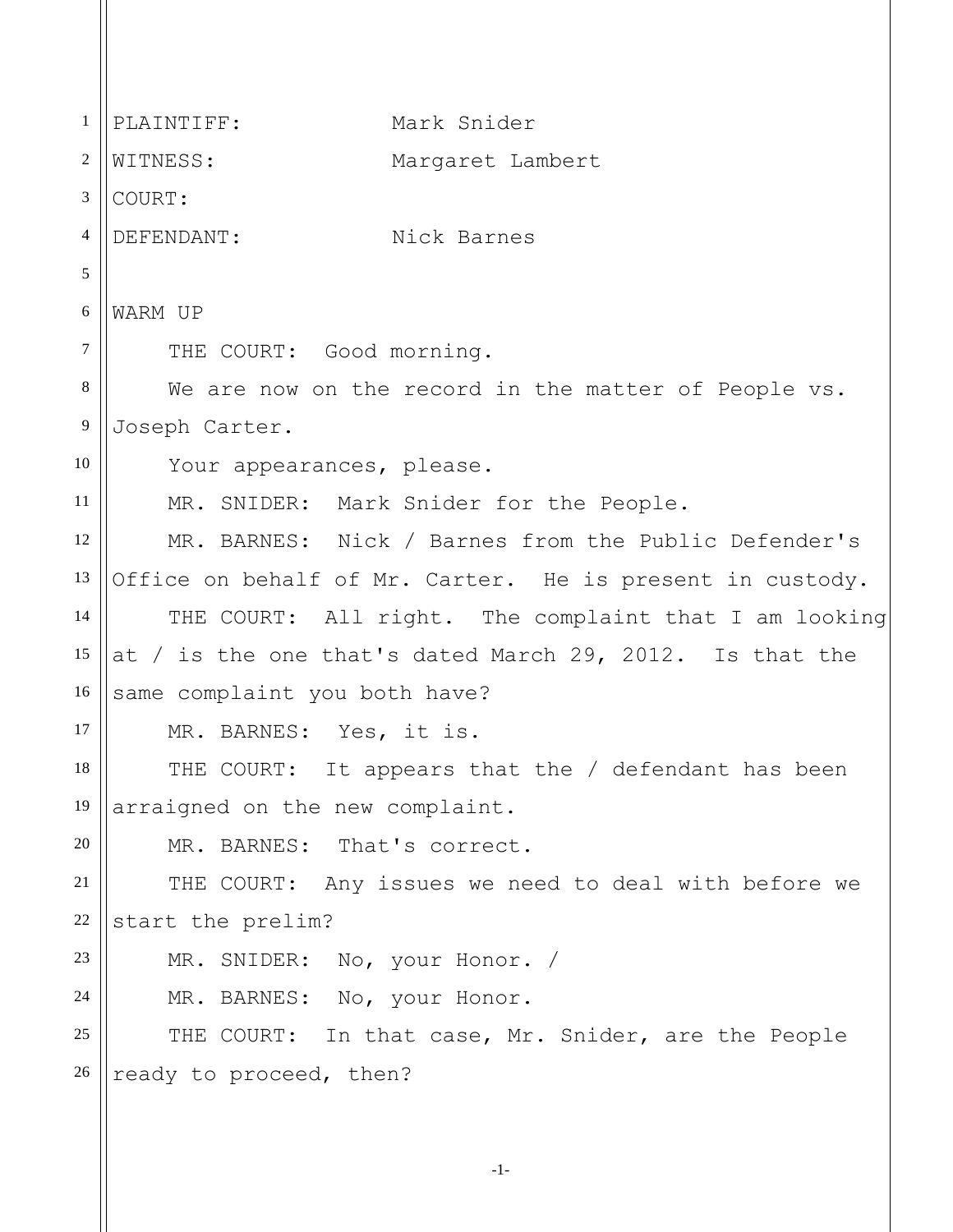| $\mathbf{1}$   | MR. SNIDER: Thank you, your Honor.                          |
|----------------|-------------------------------------------------------------|
| 2              | The People call Officer Lambert.                            |
| 3              | THE COURT: Come / right over here, please, ma'am. You       |
| 4              | can go up to the witness stand, please.                     |
| 5              | THE WITNESS: Thank you, your Honor.                         |
| 6              | THE COURT: Please state your full name and spell / it       |
| 7              | for the record, please.                                     |
| 8              | THE WITNESS: Margaret is my first name. Last of             |
| $\overline{9}$ | Lambert, L-A-M-B-E-R-T.                                     |
| 10             | THE COURT: Good morning.                                    |
| 11             | THE WITNESS: Hello, your Honor. /                           |
| 12             | THE COURT: You may proceed.                                 |
| 13             | MR. SNIDER: All right, your Honor.                          |
| 14             | THE COURT: Thank you.                                       |
| 15             | DIRECT EXAMINATION                                          |
| 16             | Q. BY MR. SNIDER: Good morning. Who is your                 |
| 17             | employer?                                                   |
| 18             | The Santa Ana Police Department.<br>A.                      |
| 19             | And what is your occupation? $*/$<br>$Q$ .                  |
| 20             | Police officer.<br>Α.                                       |
| 21             | And how long have you been a sworn officer for the<br>$Q$ . |
| 22             | State of California?                                        |
| 23             | 13 years.<br>Α.                                             |
| 24             | Were you working in the evening on / March 21st of<br>$Q$ . |
| 25             | 2012, at around 7:46 p.m.?                                  |
| 26             | Yes.<br>Α.                                                  |
|                |                                                             |
|                |                                                             |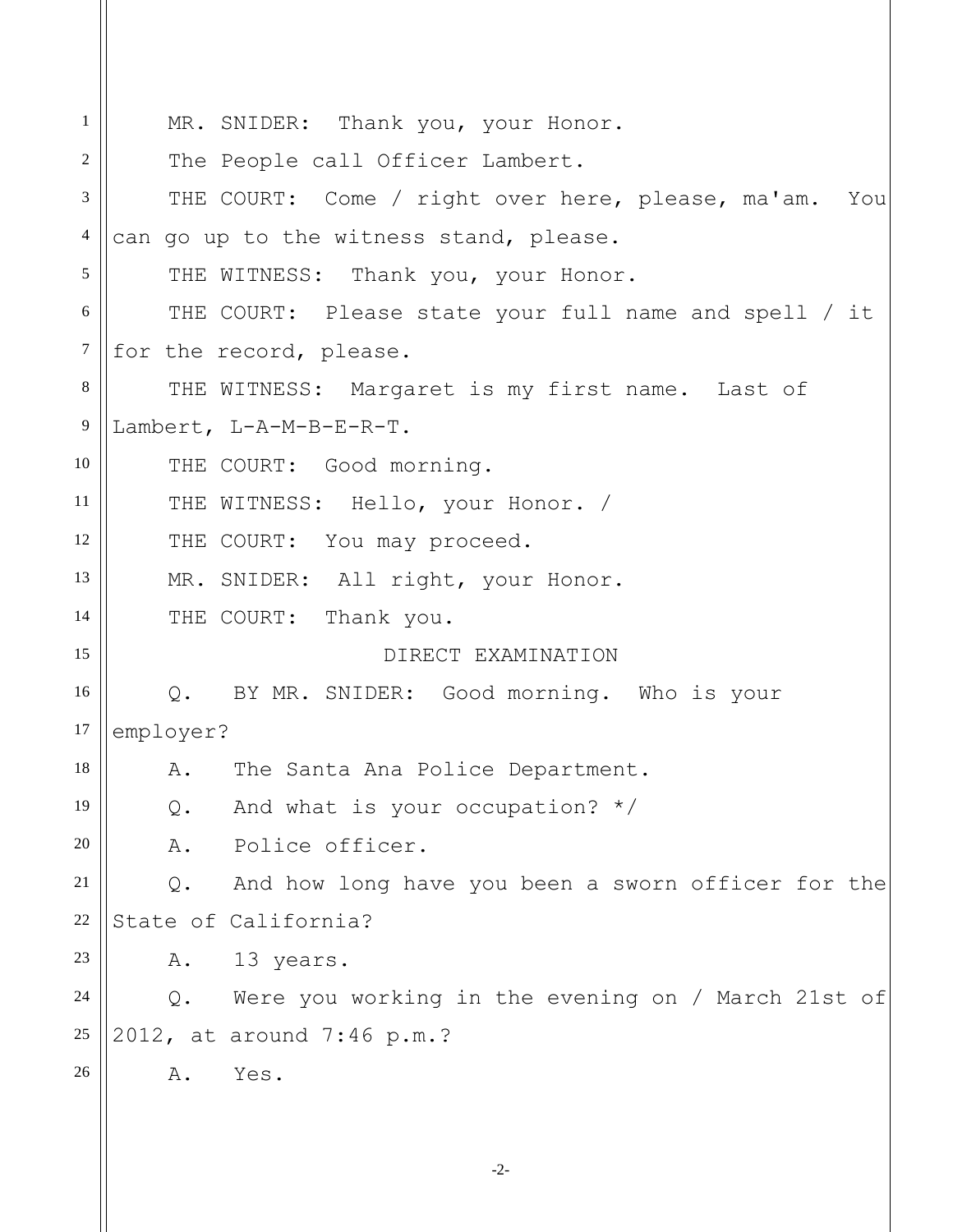1 2 3 4 5 6 7 8 9 10 11 12 13 14 15 16 17 18 19 20 21 22 23 24 25 26 Q. At that time were you patrolling the 1400 block of North / Bush Street in Santa Ana, in Orange County? A. Yes. Q. Did you encounter a man named Joseph Carter? A. Yes. Q. And what was the nature of the / encounter? A. I was traveling in my police car southbound on Bush Street in the 1400 block. I saw two male subjects walking in the / roadway. I started to watch them and saw both of them walk past a parked vehicle and they were looking into the vehicle. Q. Could you / describe for me how they were looking into the vehicle. A. Looking into the windows. Mr. Carter had a flashlight. They were both just, you know, / checking the interior of the vehicle. Q. Okay. And what happened when the other individual turned around? MR. BARNES: Objection. No foundation. THE COURT: Sustained. MR. BARNES: Thank you, your Honor. THE COURT: Okay. / \*\*END OF WARM UP\*\*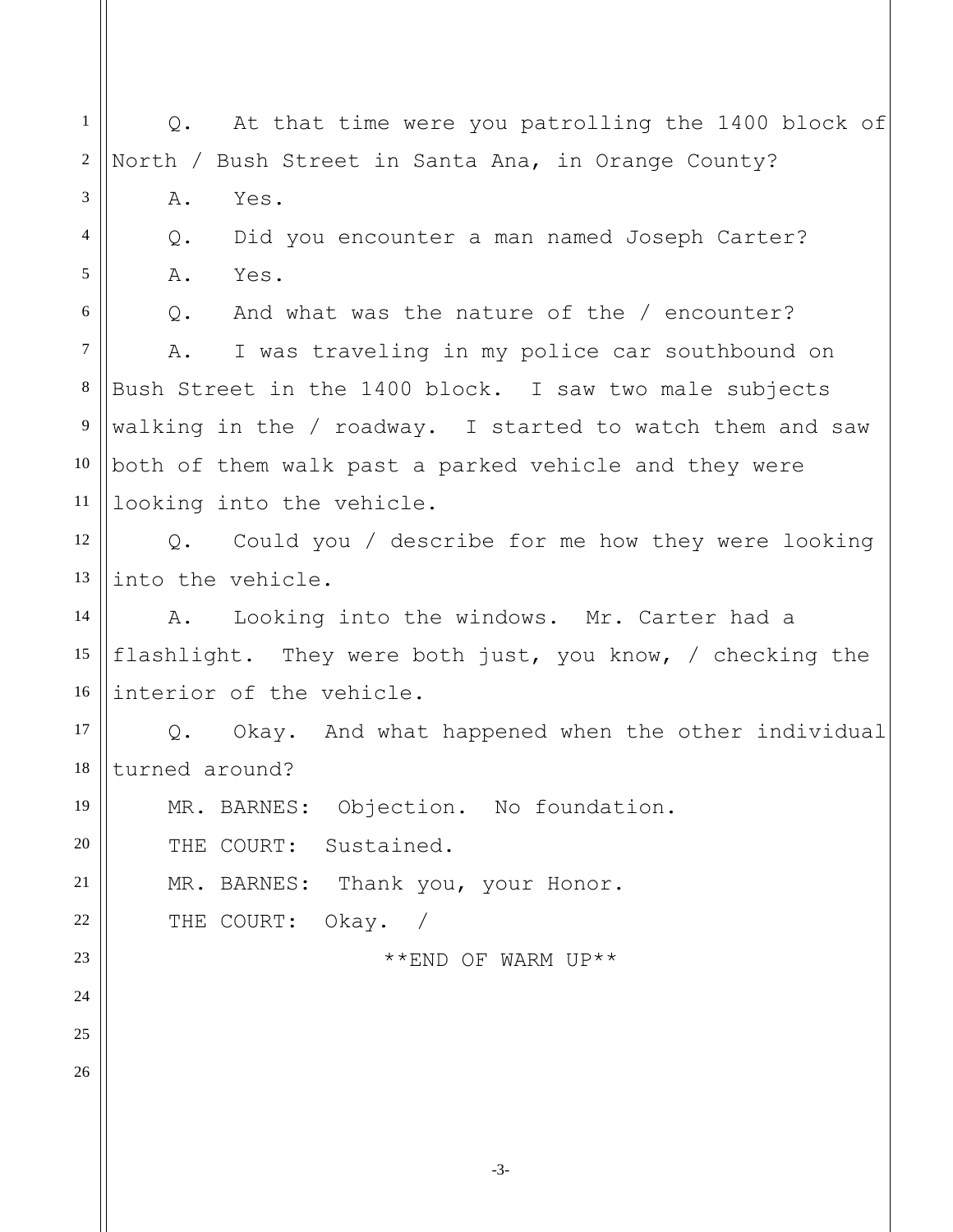1 2 3 4 5 6 7 8 9 10 11 12 13 14 15 16 17 18 19 20 21 22 23 24 25 26 EXAM Q. BY MR. SNIDER: Did you observe the two subjects to look in your direction? A. Yes. Q. What happened then? A. The second male said something to Mr. Carter. They both / crossed the street near the corner where there is a parking lot for the market. I drove towards both of them. At that point they / split up. Q. What do you mean by that? A. Mr. Carter ran into the side door of the market and the other suspect ran in the / opposite direction. Q. Then what happened? A. I ran into the market and was able to locate Mr. Carter as he was trying to exit the back / door. Q. Did you detain him at that point? A. Yes. I asked him if he was on probation or parole. He replied he was on parole / for a burglary conviction. Q. Was the defendant wearing anything that concerned you? A. Yes, he was. He was wearing a backpack. For my safety, I removed / it from him so I could search him. Q. Did you conduct a search for weapons at that time? A. Correct. Q. Okay.

-4-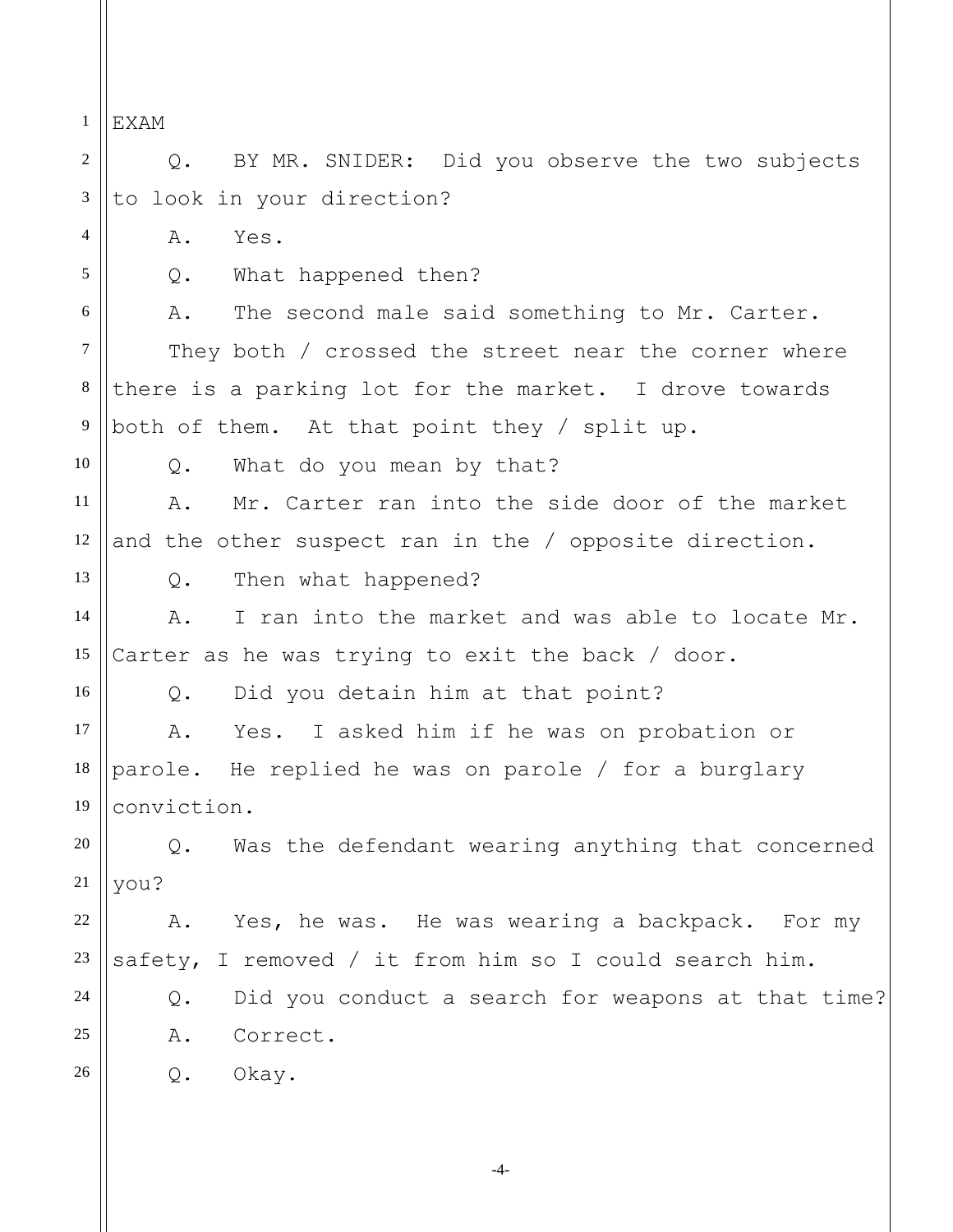1 2 3 4 5 6 7 8 9 10 11 12 13 14 15 16 17 18 19 20 21 22 23 24 25 26 A. After that I escorted the / defendant to my police vehicle. Q. Did you get his name at that time? A. Yes. I asked him for his personal information. Name, date of birth, \*/ address, and so forth. Q. And you mentioned that he had a backpack. What, if anything, did the backpack contain? A. It contained two car stereos, some / personal items, and a wallet. Q. What was in the wallet? A. A California I.D. card in the name of the victim in this incident. Q. So / it was not the defendant's I.D. card? A. Correct. Q. While you were with the defendant at your patrol vehicle, did a gentleman by the name / of Robert Gomez approach you? MR. BARNES: Objection. No foundation. THE COURT: Overruled. You may answer. THE WITNESS: Yes, he did. Q. BY MR. SNIDER: Who is that person? A. He is the victim in this / matter. Q. And what, if anything, did he say to you? A. I saw him walking up towards my vehicle and saw him look into the back / of my police car. He pointed to Mr. Carter and said that was the guy who tried to rob him.

-5-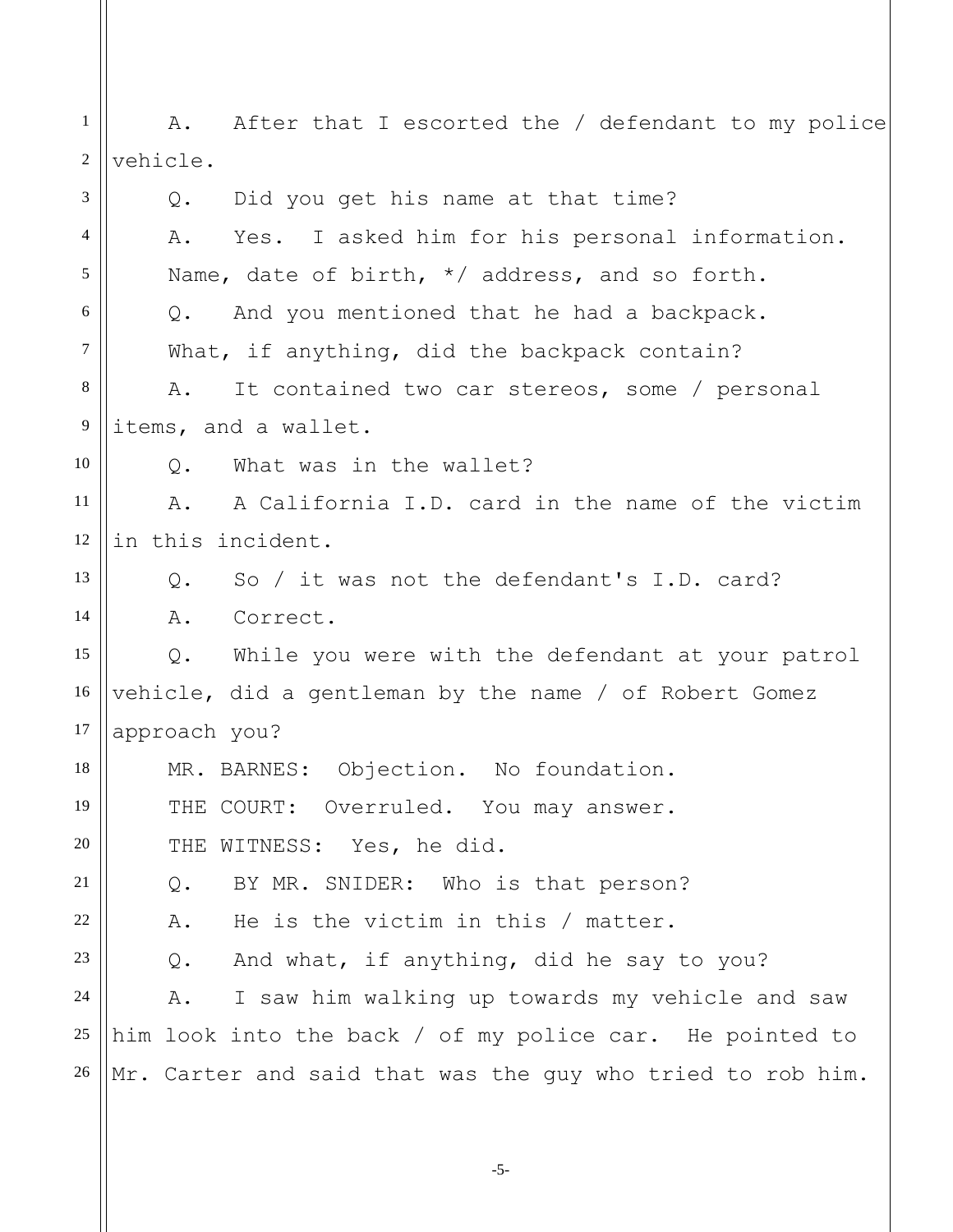Q. What did the alleged victim / tell you had happened during this attempted robbery? A. He reported he was walking in the area of Bush and Main when he was confronted by / two subjects, one being Mr. Carter. He said the defendant demanded his cell phone and his wallet. Q. What happened next? A. At that point both defendants \*/ simulated handguns by putting their right hands into their clothing and pointing it out towards him. The victim said at that point he ran away. /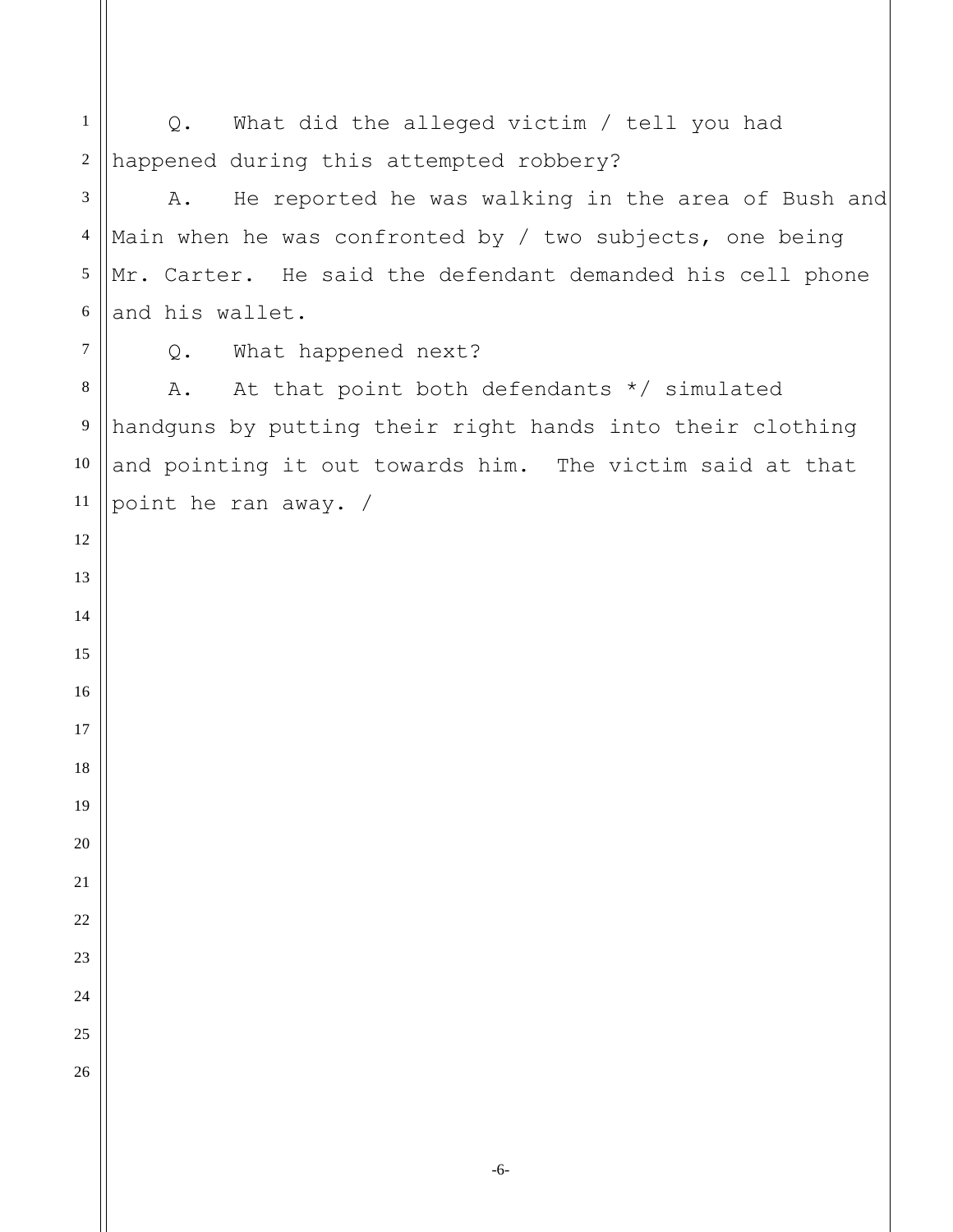1 START TYPING

2 3 Q. BY MR. SNIDER: Did he tell you whether or not he was afraid?

4 5 A. Yes. He reported he was afraid for his life because he truly believed both of / them had handguns.

6 7 8 Q. Okay. Did the victim tell you whether or not either of the men were carrying anything with them at the time?

9 A. Yes. /

10 Q. What did he indicate?

11 12 A. I believe he said that Mr. Carter had a backpack on.

13 14 Q. Did you show Mr. Gomez the backpack from the detained / individual, Mr. Carter?

15 A. I did.

16 Q. And did he recognize it?

17 18 A. Yes. He identified that was the same backpack he had observed.

19 20 Q. Did you allow the / victim to see the defendant in your patrol vehicle?

21 A. Yes.

22 23 Q. Did he confirm that was the man who tried to rob him?

24 A. He did.

25 26 Q. Do / you see that person the victim identified in the courtroom here?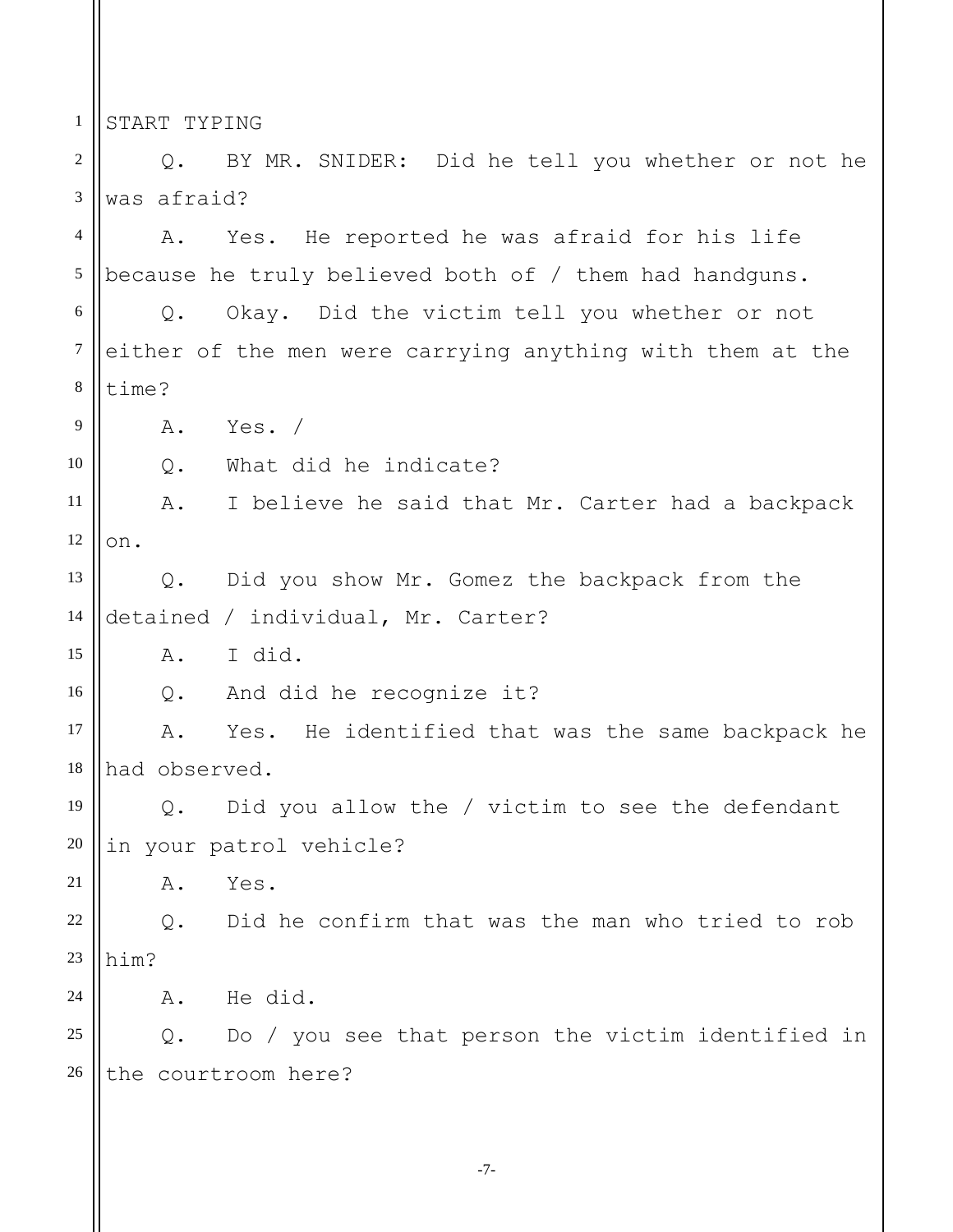1 2 3 4 5 6 7 8 9 10 11 12 13 14 15 16 17 18 19 20 21 22 A. Yes. Q. Could you please identify him for the record and describe an article of / his clothing. A. Sure. He is seated at the defense table and wearing the orange jumpsuit. MR. SNIDER: May the record reflect that the witness has identified the / defendant, Mr. Carter? THE COURT: Yes. It will so reflect. MR. SNIDER: Thank you. No further questions. THE COURT: Ms. Barnes. MR. BARNES: Thank you. THE COURT: Proceed. CROSS-EXAMINATION Q. BY MR. BARNES: Did you write a report in this \*/ matter? A. Absolutely. Q. Have you been trained to make your reports accurate and complete? A. That's correct. Q. Were you trained as to why that is important? A. Yes. / I was trained that it is necessary to put all the pertinent facts in a report because you might have

23 to testify on it later. /

24 25 Q. Did you review your written report prior to testifying here today?

26 A. Yes, I did.

-8-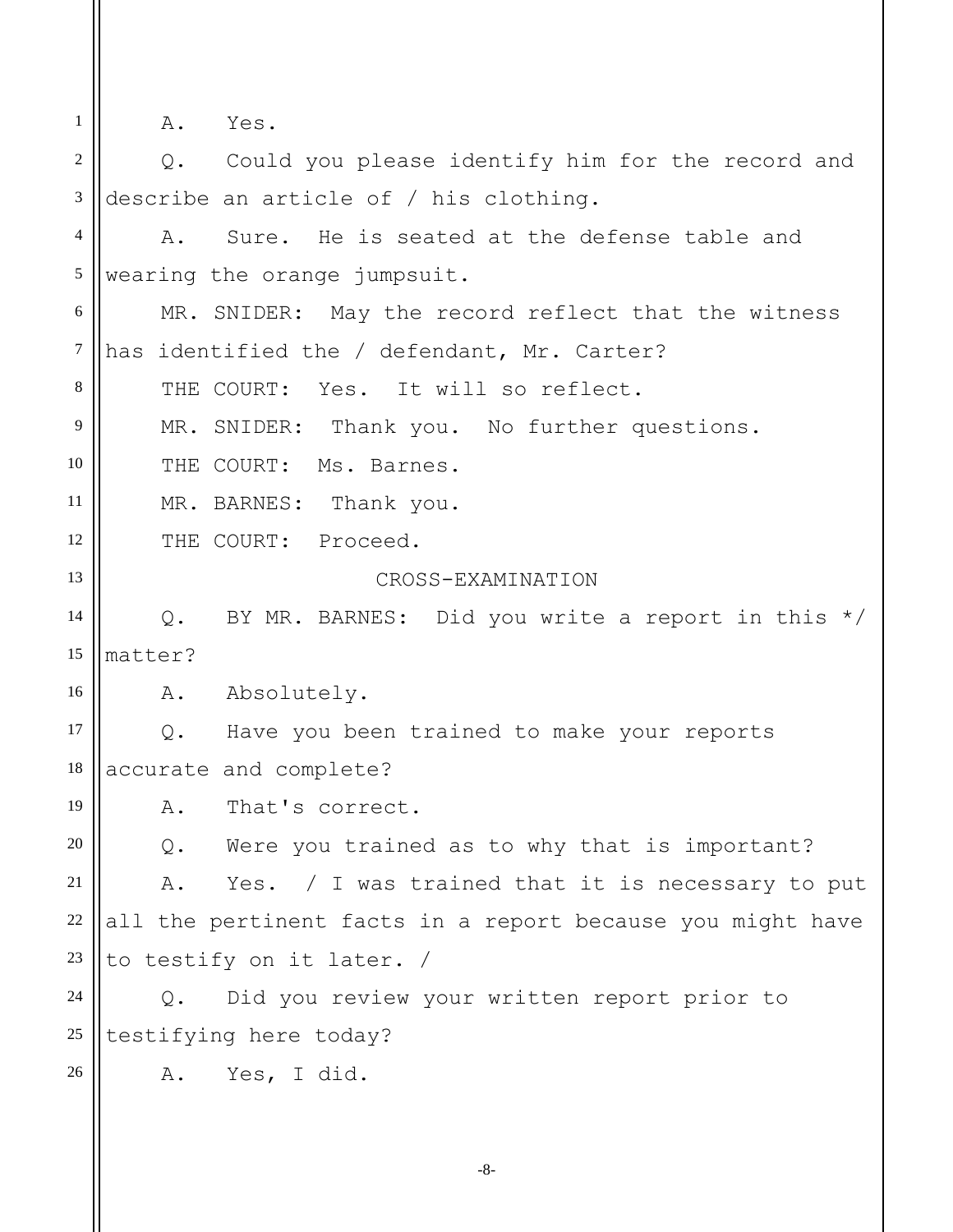1 2 3 4 5 6 7 8 9 10 11 12 13 14 15 16 17 18 19 20 21 22 23 24 25 26 Q. And is it actually before you on the witness stand? A. Yes, / it is. Q. Is there anything in your report that you would like to correct or add? A. No. Q. So it is your testimony that your report / is accurate and complete? A. Yes. Q. When you first saw these two gentlemen on this particular day, what were you doing? A. I was just driving southbound / on Bush Street in the 1400 block. Q. Were you driving alone, or were you with another officer? A. Alone. Q. How fast were you driving? A. Pretty / slowly. I would say 10 to 15 miles an hour. Q. And what were the traffic conditions? A. Very light. Q. Were you dispatched to another call, or / were you just cruising the scene? A. Correct. I was patrolling through that area. Q. You said it was about 7:46 p.m. What was the  $*/$ lighting like at that location?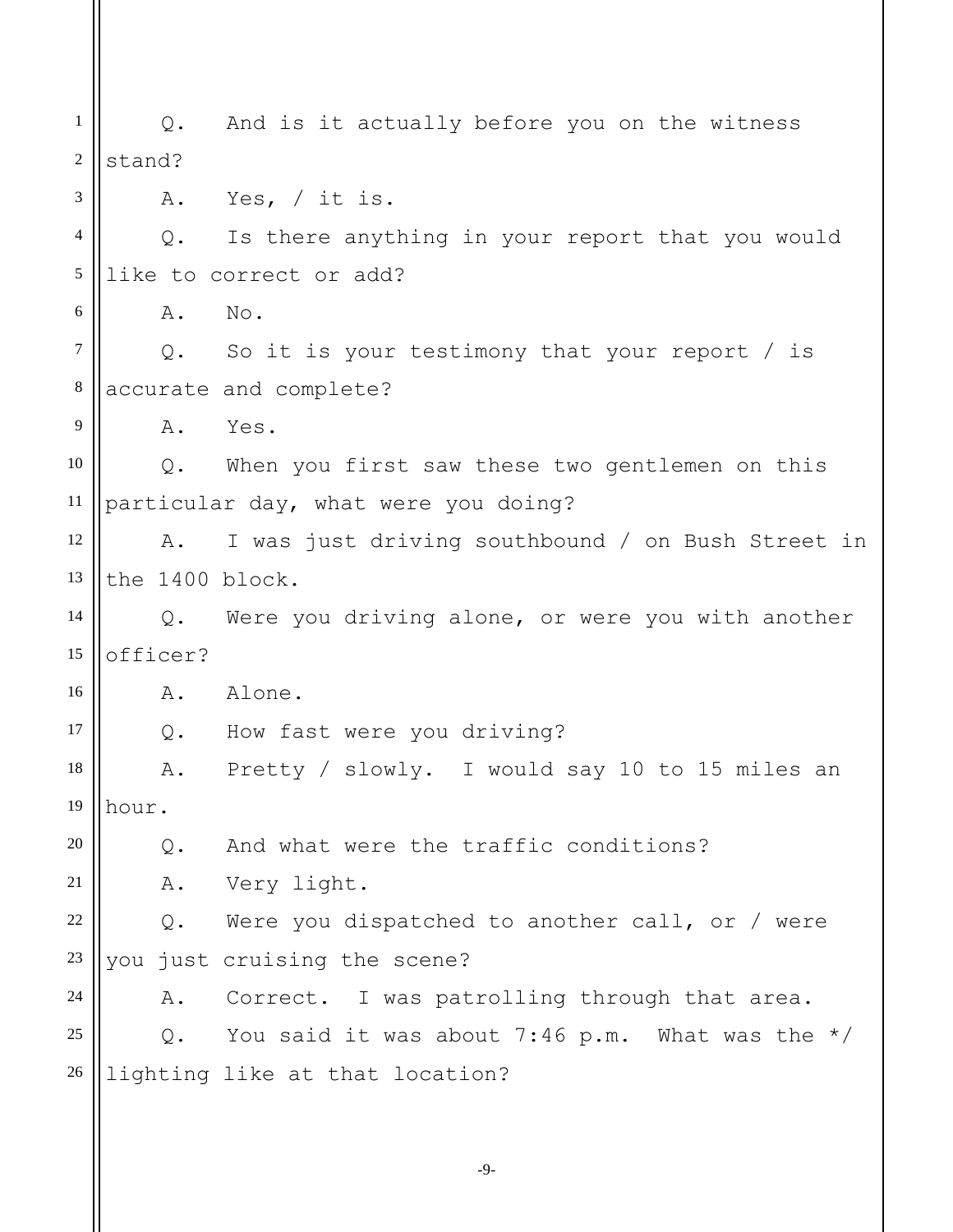A. It was dark.

1

2 3 4 5 6 7 8 9 10 11 12 13 14 15 16 17 18 19 20 21 22 23 24 25 26 Q. Was there any overhead lighting? A. Street lights. There was some lighting, but that neighborhood in that area / is fairly dark and the lighting isn't that wonderful. Q. Are there many businesses in that area? A. Well, there are some near that location, yes. But / most of it is residential as far as I can remember. Q. Do you mean there are porch lights and street lights or something of that / nature? A. Correct. Q. When you first observed these two individuals, was there something odd that drew your attention to them? A. Yes. Q. What was that? A. When I / first observed them, they had exited out of an alley. I know that it is a gang neighborhood. It is a high crime area, and / so I just decided to watch them. That's when I noticed them look into the white Honda Civic that was parked there. Q. When you say / it is a high crime area, how do you know that? A. Because I work the area all the time. Q. Do you have any training and / experience with respect to gang crimes?

-10-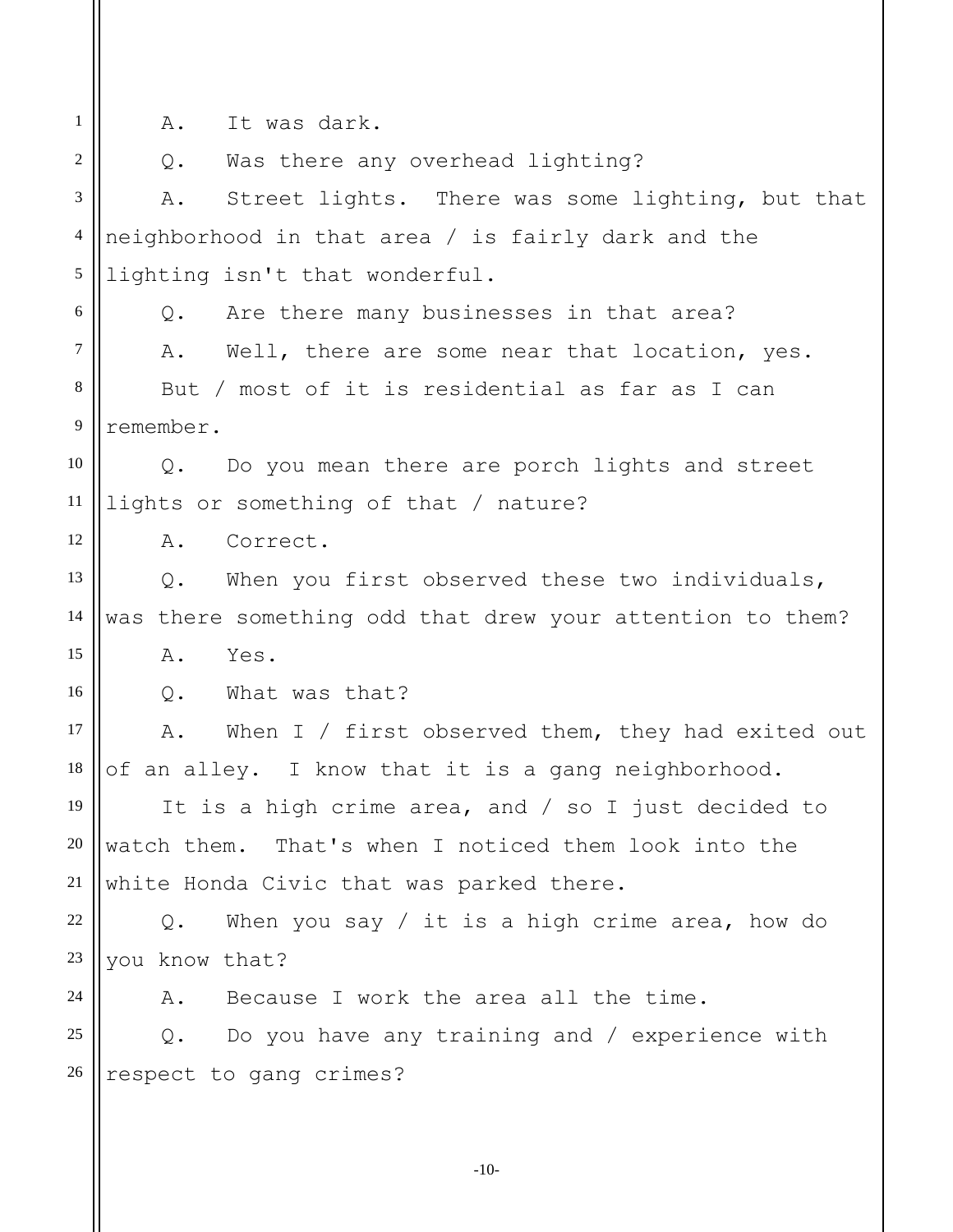| $\mathbf{1}$   | MR. SNIDER: Objection. Relevance.                           |
|----------------|-------------------------------------------------------------|
| 2              | THE COURT: Sustained.                                       |
| 3              | MR. BARNES: Your Honor, I would ask that the record         |
| $\overline{4}$ | be stricken of any testimony regarding it being $*/$ a gang |
| $\sqrt{5}$     | area, then, if she has no foundation to testify to that.    |
| 6              | THE COURT: Well, you asked and you got an answer.           |
| $\tau$         | Pursuing the answer is / what's objected to.                |
| 8              | It is sustained.                                            |
| $\overline{9}$ | Q. BY MR. BARNES: When you first saw the two men,           |
| 10             | what was Mr. Carter wearing?                                |
| 11             |                                                             |
|                | A. Dark clothing. I can't recall exactly. I /               |
| 12             | would have to look at my report.                            |
| 13             | Q. Would it refresh your recollection?                      |
| 14             | Yes.<br>A.                                                  |
| 15             | MR. BARNES: With your Honor's permission.                   |
| 16             | THE COURT: Go ahead.                                        |
| 17             | THE WITNESS: Okay.                                          |
| 18             | Q. BY MR. BARNES: Was your recollection refreshed?          |
| 19             | Yes. $/$<br>Α.                                              |
| 20             | What do you recall that my client was wearing?<br>Q.        |
| 21             | Black and white baseball cap, black and white<br>Α.         |
| 22             | sweatshirt, and blue jeans.                                 |
| 23             | The second gentleman, what / was he wearing?<br>Q.          |
| 24             | Long sleeve gray T-shirt and blue jeans.<br>Α.              |
| 25             | Did you notice any tattoos on either individual?<br>$Q$ .   |
| 26             | It looked like Alex Walker had several / tattoos,<br>Α.     |
|                |                                                             |

-11-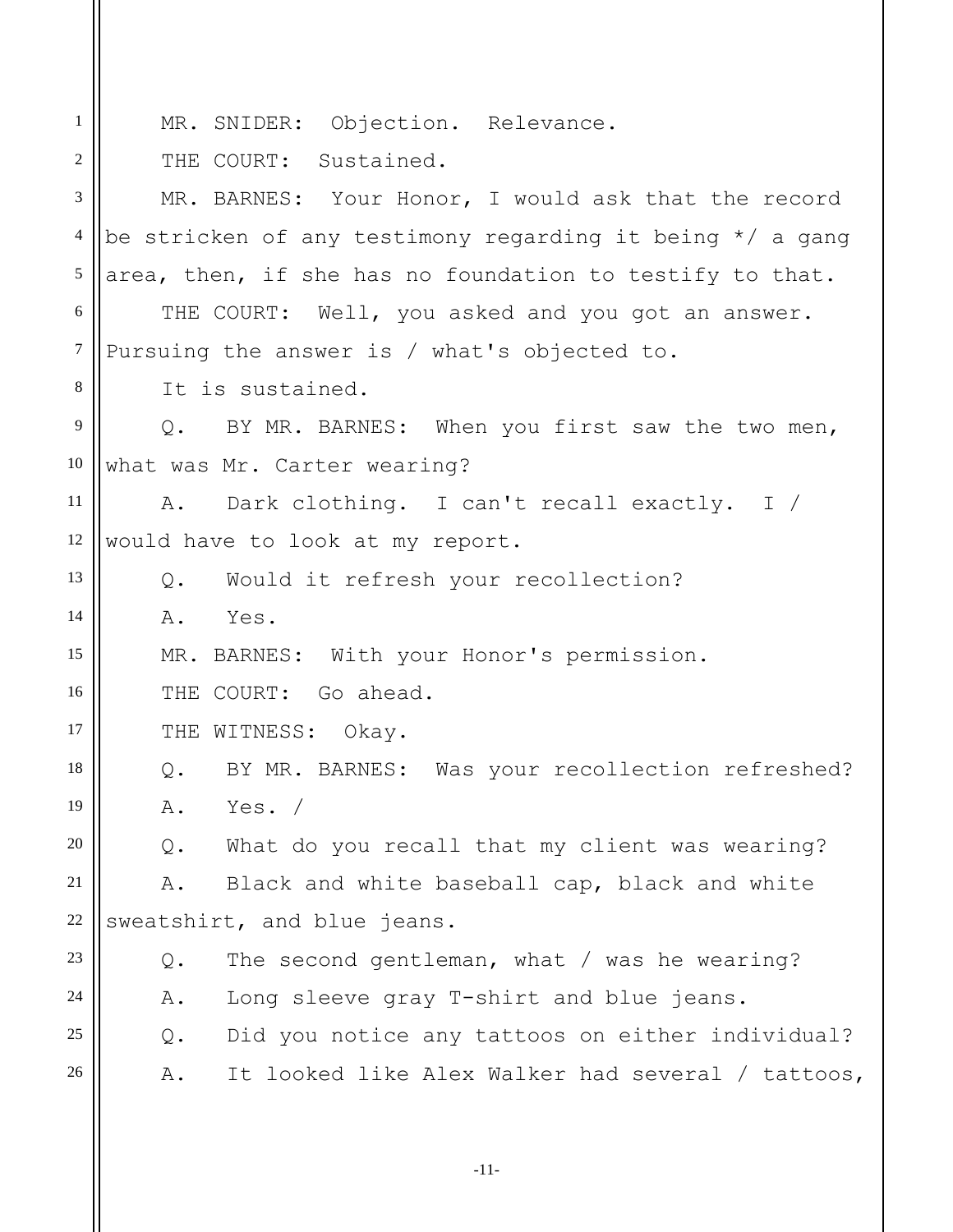1 2 3 4 5 6 7 8 9 10 11 12 13 14 15 16 17 18 19 20 21 22 23 24 25 26 but I never got close enough to him to tell for sure. Q. What about the height of Mr. Carter? Did you note that in / your report? A. The only notation is the victim said he was over six feet tall. Q. And Mr. Walker? A. It is noted he was a little / bit shorter. Q. How far away were you from these two gentlemen when you first noticed them? A. I was probably 50, 60 feet away. Q. And your \*/ car was moving? A. Yes. Q. So you were driving and watching these two individuals? A. That's right. Q. You testified you first noticed them look into a white / Honda; is that correct? A. Yes. Q. How long were you watching them before you noticed them look into this white Honda? A. A couple seconds. Q. Is there / any other description you can give of the white Honda other than just a white Honda? A. Just a Honda Civic. Q. Was it older or newer? / MR. SNIDER: Objection. Vague and ambiguous.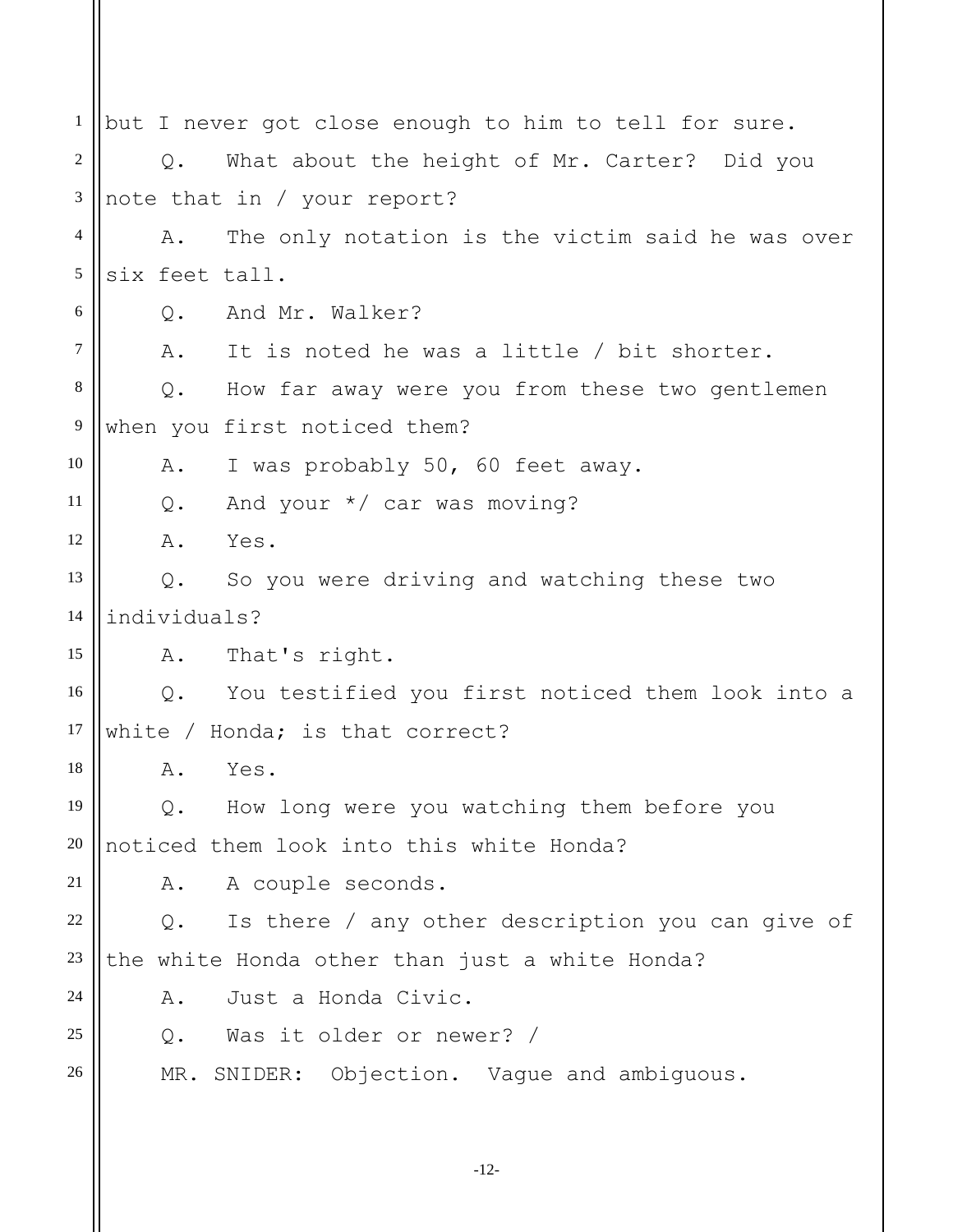1 2 3 4 5 6 7 8 9 10 11 12 13 14 15 16 17 18 19 20 21 22 23 24 25 26 THE COURT: Sustained. Q. BY MR. BARNES: Did it appear to be a model from more than ten years ago? A. Yes, it did. Q. Was it parked on / the street? A. Parked along the curb on the east side of the street. Q. Were there other cars parked around it that you observed? A. Some in / front of the Honda. Q. Did you see the two individuals look into any other vehicles? A. No. Q. How far away from the Honda were you when / you first saw the two gentlemen looking into it? MR. SNIDER: Objection. Asked and answered. THE COURT: Sustained. Q. BY MR. BARNES: Officer, you were in a marked police vehicle? A. That's correct. Q. You / said you saw Mr. Carter hold up a flashlight; is that correct? A. That's what it looked like. Q. Did you recognize my client from any previous \*/ encounters? A. I think I have talked to him before, but I am not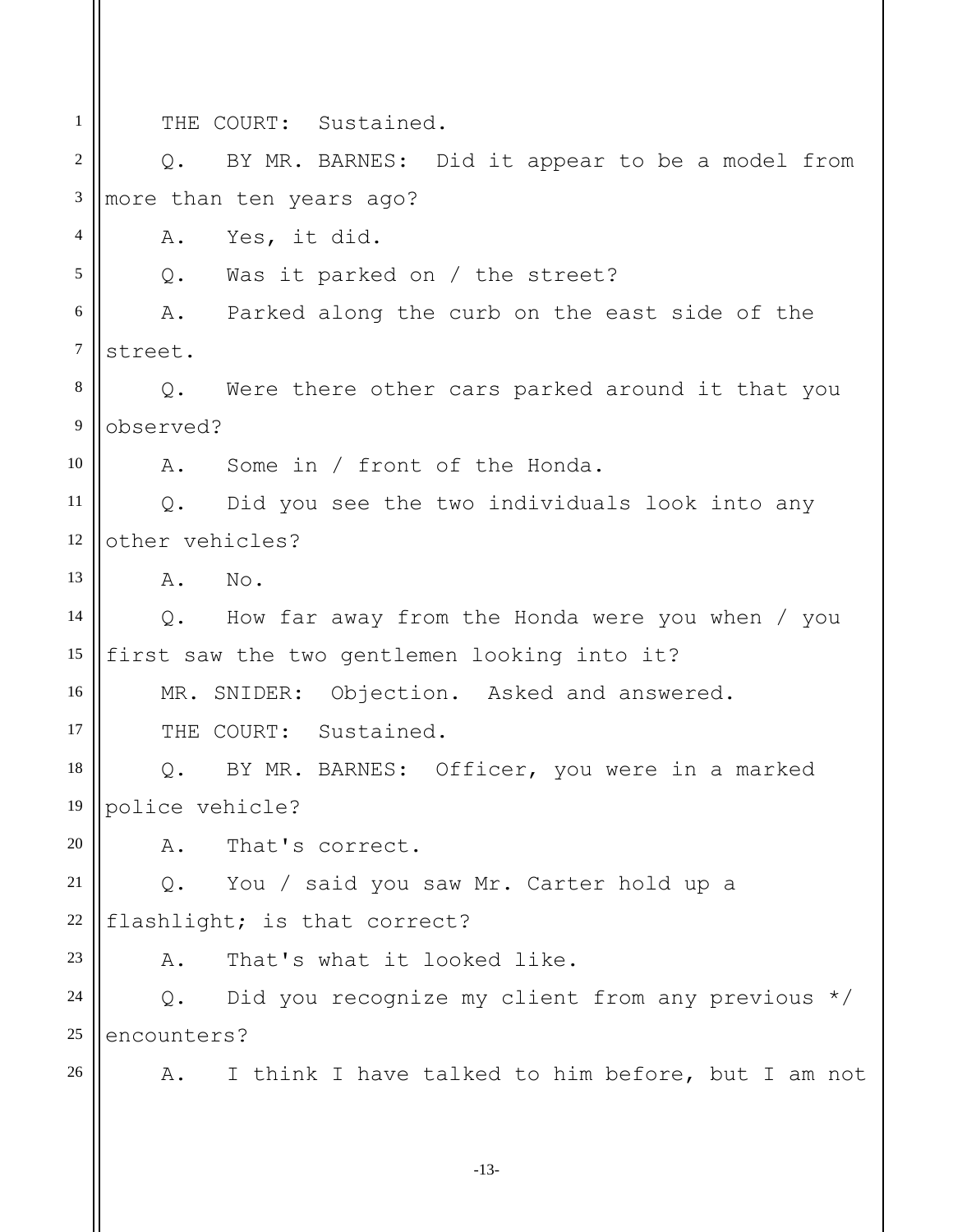1 positive.

2 3 4 5 6 7 8 9 10 11 12 13 14 15 16 17 18 19 20 21 22 23 24 25 26 Q. How close together were the two subjects when they were looking / into the Honda Civic? A. Not too far. A couple feet. Q. Did you ever find the flashlight? A. No. Q. How long did they peer into the vehicle? / A. Just a couple seconds. Q. After that they just walked away from the vehicle? A. Correct. Q. And you stayed in your police vehicle, correct? A. Yes. Q. You weren't / parked at this point, you were actually driving? THE COURT: Mr. Barnes, how does that question relate to the matters in issue at this prelim? What relevance / does it have? MR. BARNES: It goes to the officer's recall of what she observed as well as -- THE COURT: This is not discovery. This is not a deposition. / How does it pertain to the issues in this preliminary? MR. BARNES: Your Honor, I think it is relevant to what she testified to on direct. THE COURT: I / disagree. I would urge you to avoid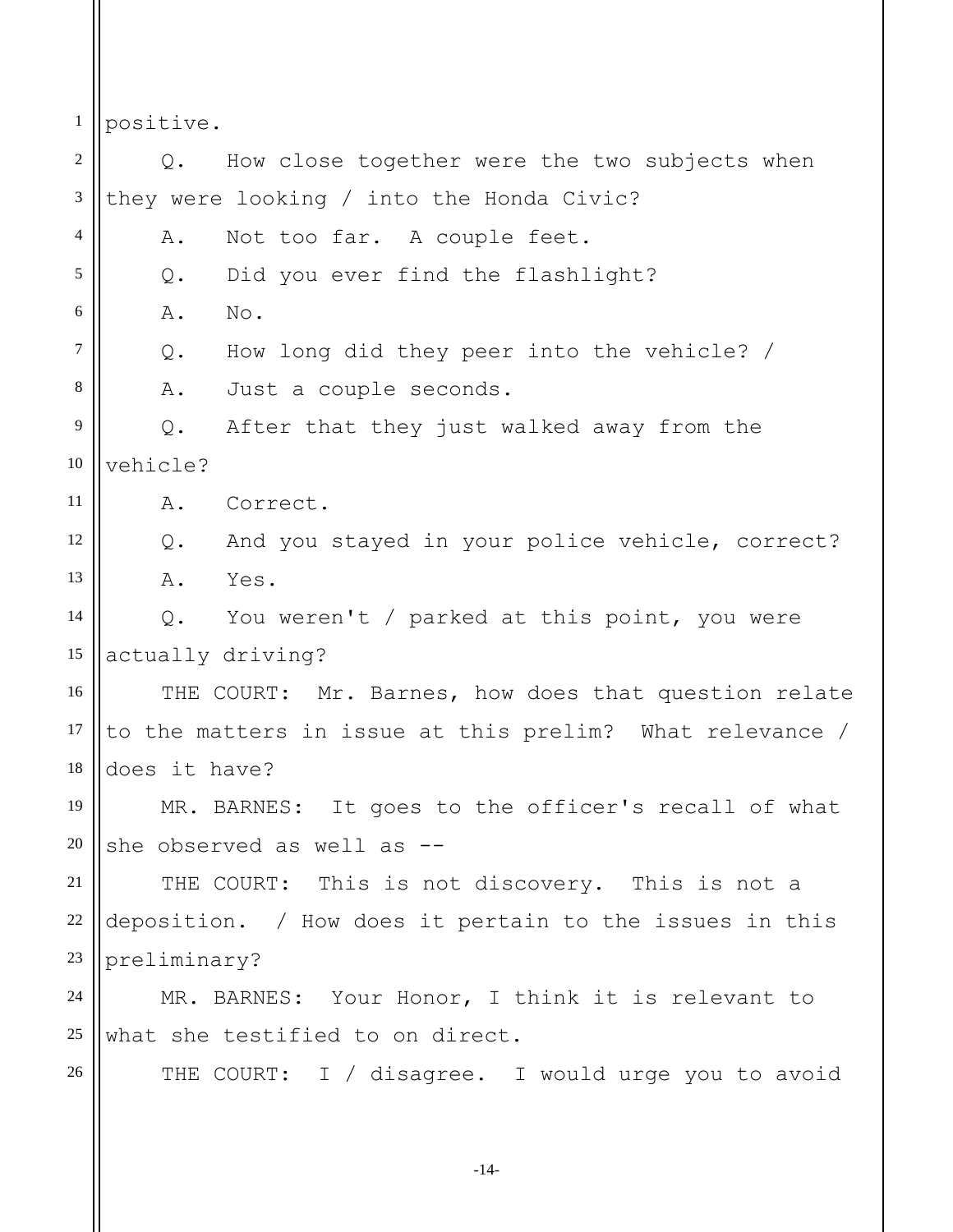1 2 3 4 5 6 7 8 9 10 11 12 13 14 15 16 17 18 19 20 21 22 23 24 25 26 making this a deposition for discovery purposes. MR. BARNES: Thank you, your Honor. THE COURT: Ask your next question. Q. BY MR. BARNES: Now, where did / you detain Mr. Carter? A. He was trying to go out the back door of the market, which is right up against Main Street, and that's \*/ when I detained him. Q. You put handcuffs on Mr. Carter, correct? A. That's correct. Q. You searched my client for weapons? A. First I removed his backpack for / safety reasons. Then I placed him in handcuffs and asked him if he was on probation or parole. He told me he was on parole. Q. You say for safety reasons. Did you really have any reason to believe that your safety was in jeopardy at this point? A. I always consider / that in any stop I make. Q. Anything specific with respect to Mr. Carter? A. No. It is just my practice to remove a backpack or a / handbag or anything like that from anyone I am detaining. Q. Why is that? MR. SNIDER: Objection. Asked and answered. THE COURT: Overruled.

-15-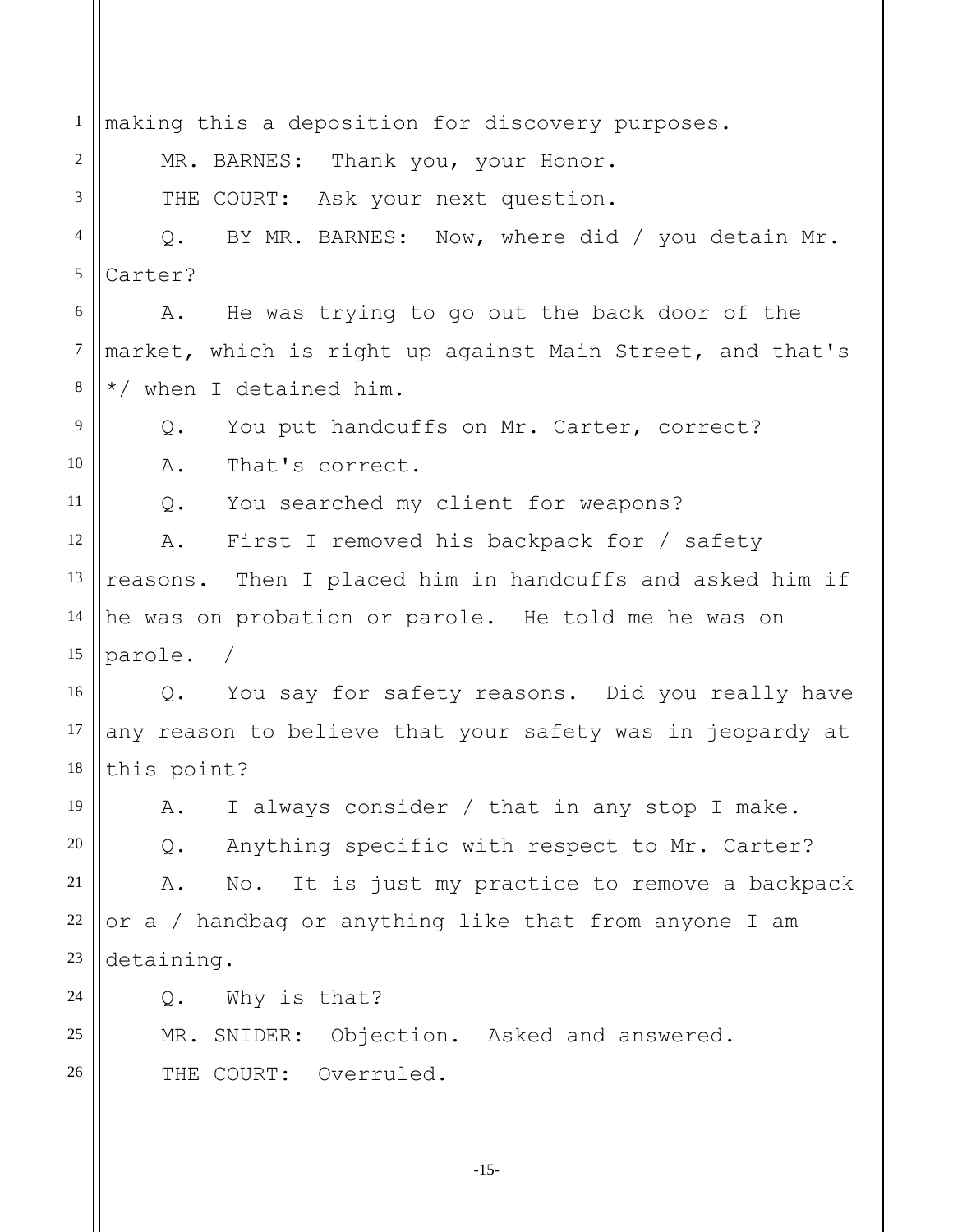1 2 3 4 5 6 7 8 9 10 11 12 13 14 15 16 17 18 19 20 21 22 23 24 25 26 THE WITNESS: Because I never know what the individual / is carrying with them. Q. BY MR. BARNES: You questioned him if he was on parole, and he confirmed he was indeed on parole, correct? A. Yes. Q. You were actually / inside the market at that point? A. I believe we were. Q. After you removed his backpack, found out he was on parole, searched him for weapons, / did you then move him outside? A. Correct. I escorted him out the back door to my police car. Q. And you put him in the back \*/ of your police vehicle, correct? A. Yes. Q. About what time was it at this point, if you remember? A. This was probably about 7:45, 7:50, / something like that. Q. What was the lighting like at this point? A. It's very dark. Q. Was there any lighting in the parking lot? A. There was lighting / in the parking lot. Q. Now, your police windows, are they tinted at all? A. No.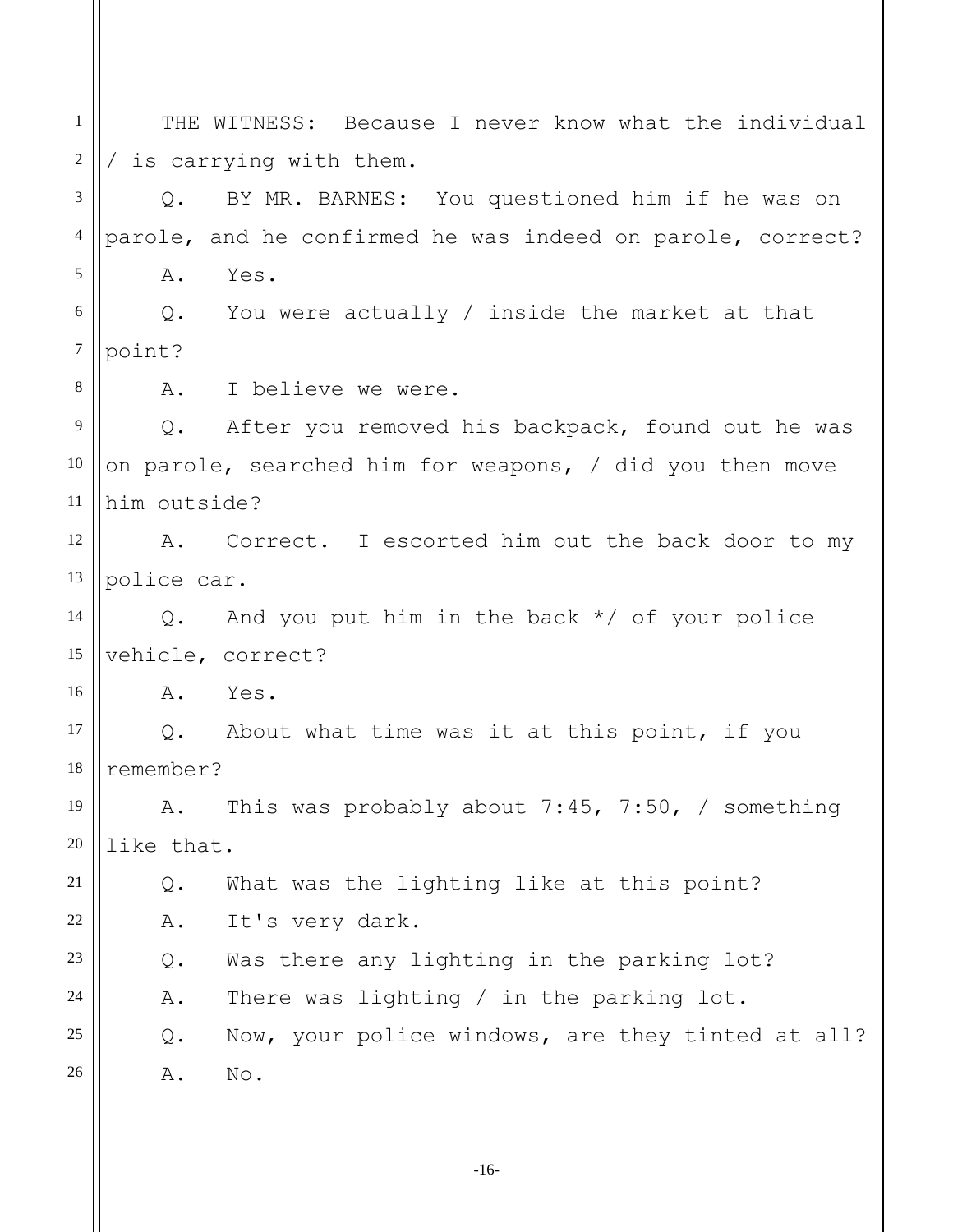1 2 3 4 5 6 7 8 9 10 11 12 13 14 15 16 17 18 19 20 21 22 23 24 25 26 Q. You testified you searched the backpack at that point; is that / correct? A. That's right. Q. At what point did Mr. Gomez walk up? A. Probably about five minutes later. Q. Five minutes after you first detained my client? A. Correct. / Q. And so Mr. Gomez just happened to be walking up when you saw him in the parking lot? MR. SNIDER: Objection. Calls for speculation. MR. BARNES: I am sorry. / I will rephrase. THE COURT: Okay. Q. BY MR. BARNES: Did you observe him just walk up into the parking lot? A. Yes. Q. And was he all by himself? A. He was alone, / yes. Q. Did Mr. Gomez speak English? A. He spoke Spanish. Q. Do you speak Spanish, or are you certified for another language? A. Yes. I am certified as / a bilingual officer. Q. So Mr. Gomez told you that my client tried to rob him? A. That's correct. Q. Did Mr. Gomez tell you that there were \*/ two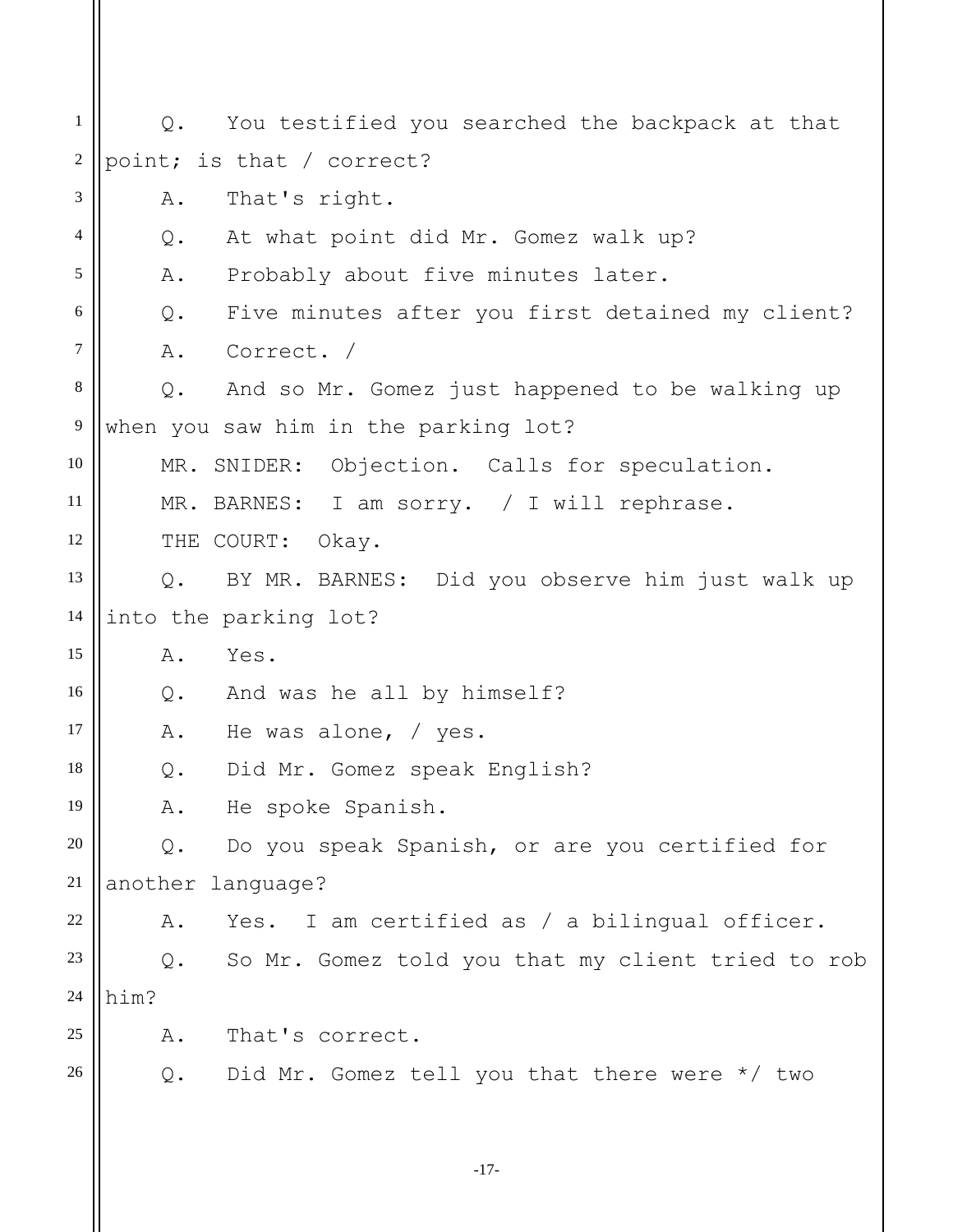1 2 3 4 5 6 7 8 9 10 11 12 13 14 15 16 17 18 19 20 21 22 23 24 25 26 people who attempted to rob him, or was it just one person? A. He said there were two people. Q. Did he tell you what time / this attempted robbery occurred? A. Yes. About 7:30. Q. So that would be approximately 15 or 20 minutes before this exchange you were having with him? / A. That's about right. Q. Did Mr. Gomez tell you whether or not he called the police? A. He said he did not call the police. Q. Did you / ask him why he didn't call the police? A. That's correct. MR. SNIDER: Objection. Irrelevant. THE COURT: Overruled. Q. BY MR. BARNES: What did he respond to your question? A. He didn't give me a / reason. He said he saw a police officer and decided to tell me about what happened. Q. Did he give any description of my client to / you at that point? A. He simply pointed him out and told me that's the guy who attempted to rob him. Q. Did you ask Mr. Gomez / about a description of the two people that he alleges tried to rob him?

-18-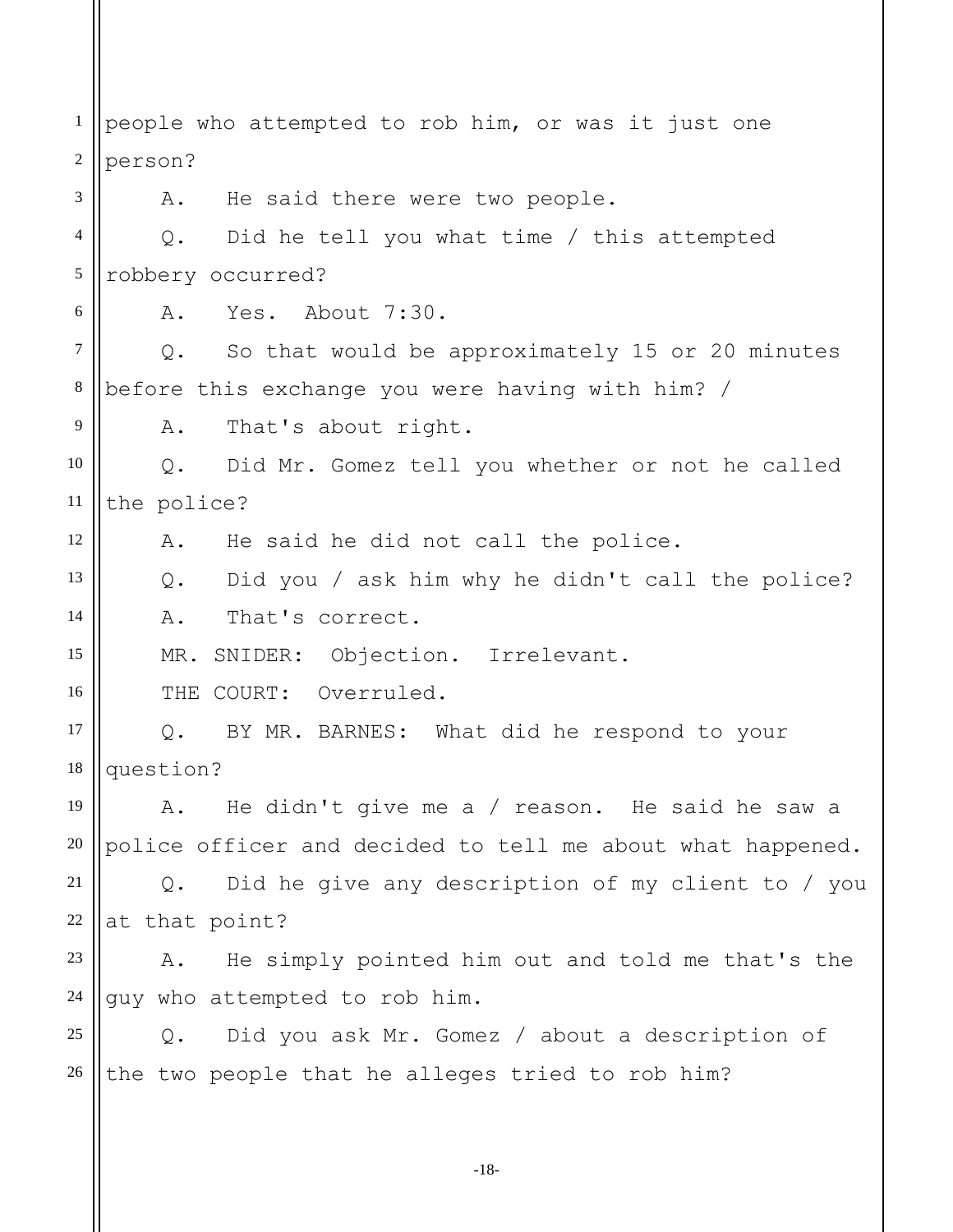1 2 3 4 5 6 7 8 9 10 11 12 13 14 15 16 17 18 19 20 21 22 23 24 25 26 A. He had already pointed out your client. I did ask him / about the other suspect since we didn't have him in custody yet, and that's when I got that description. Q. What did Mr. Gomez describe for \*/ you? MR. SNIDER: Your Honor, I believe we should only be concerned with this defendant who is present today for preliminary. THE COURT: Sustained. Let's move on. MR. SNIDER: Thank you. / MR. BARNES: Your Honor, I have nothing further. THE COURT: Mr. Snider. MR. SNIDER: Briefly. REDIRECT EXAMINATION Q. BY MR. SNIDER: Did you ask the victim whether he was certain that the suspect in the back of / your vehicle was one of the people who tried to rob him? A. Absolutely. Q. Okay. What was his response? A. That he definitely was. Q. When you showed / him the I.D. card of the other suspect, did you ask him whether he was certain that was the other suspect? A. Yes. Q. And what / did he say? A. That it was definitely the other suspect involved in robbing him.